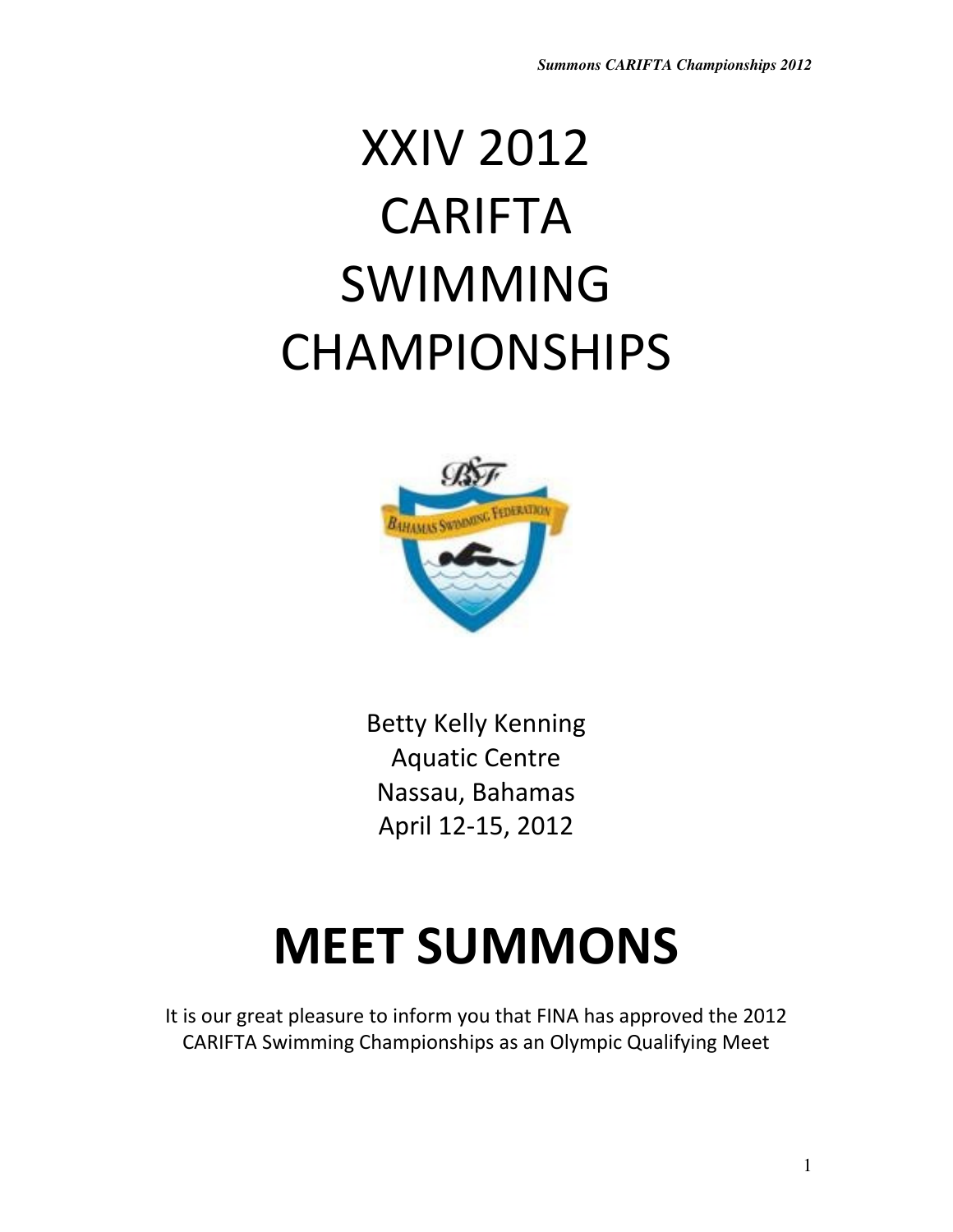

# XXVII CARIFTA 2012 SWIMMING CHAMPIONSHIPS

# 1. DATE AND VENUE

 $2.$ 

| DATE:<br><b>VENUE:</b><br><b>GAMES VILLAGE:</b><br>POOL SPECIFICATIONS: | April 12-15, 2012<br>Betty Kelly Kenning Aquatic Centre<br>Wyndham Resorts, Cable Beach Nassau, Bahamas<br>10 Lane, 50 Meter pool with<br>Colorado Electronic Timing System<br>25 Meter warm down pool available |
|-------------------------------------------------------------------------|------------------------------------------------------------------------------------------------------------------------------------------------------------------------------------------------------------------|
| <b>SCHEDULE</b>                                                         |                                                                                                                                                                                                                  |
| Wednesday, April 11:                                                    | Arrival of teams<br>Technical Meeting - 6:00 PM<br>Technical Officials Meeting - 7:30 PM                                                                                                                         |
| Thursday, April 12 (Day 1):                                             | Swimming Preliminary Heats - 9:00 AM<br>Opening Ceremony 5:30PM - 6:25PM<br>Swimming Finals - 6:30 PM                                                                                                            |
| Friday, April 13 (Day 2):                                               | Swimming Preliminary Heats - 9:00 AM<br>Swimming Finals - 6:00 PM                                                                                                                                                |
| Saturday, April 14 (Day 3):                                             | Swimming Preliminary Heats - 9:00 AM<br>Swimming Finals - 6:00 PM                                                                                                                                                |
| Sunday, April 15 (Day 4):                                               | Swimming Preliminary Heats - 9:00 AM<br>Congress 12:30PM - 2:30PM<br>Swimming Finals - 6:00 PM<br>Closing ceremony after the Swimming Finals                                                                     |
| Monday, April 16:                                                       | <b>Departure of Teams</b>                                                                                                                                                                                        |
|                                                                         |                                                                                                                                                                                                                  |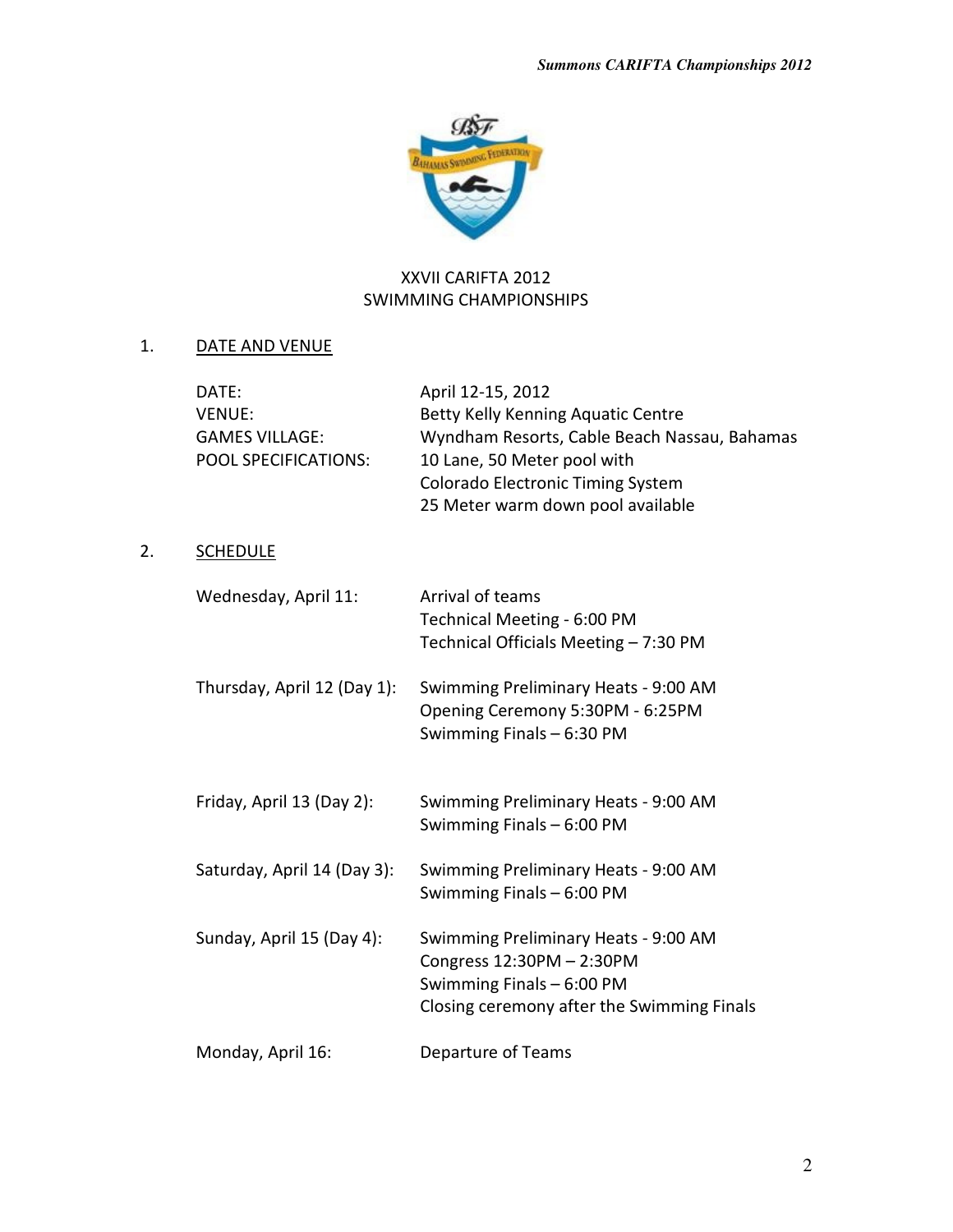#### 3. INVITED FEDERATIONS

- 1. Antigua & Barbuda 12. Jamaica
- 
- 
- 
- 
- 
- 
- 
- 
- 
- 
- 
- 2. Aruba 13. Martinique
- 3. Bahamas 14. Netherland Antilles
- 4. Barbados 15. St. Lucia
- 5. Bermuda 16. St. Kitts and Nevis
- 6. Cayman Islands 17. St. Vincent & the Grenadines
- 7. Dominica 18. Suriname
- 8. French Guyana 19. Trinidad & Tobago
- 9. Grenada 20. Turks & Caicos Islands
- 10. Guadeloupe 21. The British Virgin Islands
- 11. Guyana 22. The US Virgin Islands

#### 4. **COMPETITION RULES**

4.1. THE COMPETITION

The competition will be conducted in accordance with FINA Rules 2009-2013 in force at the start of the competition. FINA Rule SW 4.4 shall be applied. In the preliminary heats of swimming, the start will be "over the top" in the freestyle, breaststroke and butterfly events.

#### 4.2. INTERPRETATIONS

The Organizing Committee of CARIFTA 2012 and the Jury of Appeal shall have complete authority to answer and resolve any interpretation, resolution and call relating to these Championships. Nominations for the Jury of Appeal should be submitted at the Technical Meetings.

- 4.3. AGE GROUPS
- A. Competitors will compete in the following age groups:

11-12 Female & Male 13-14 Female & Male 15-17 Female & Male

B. The swimmer's age group shall be determined by the age of the swimmer as of Midnight on 31st December 2011.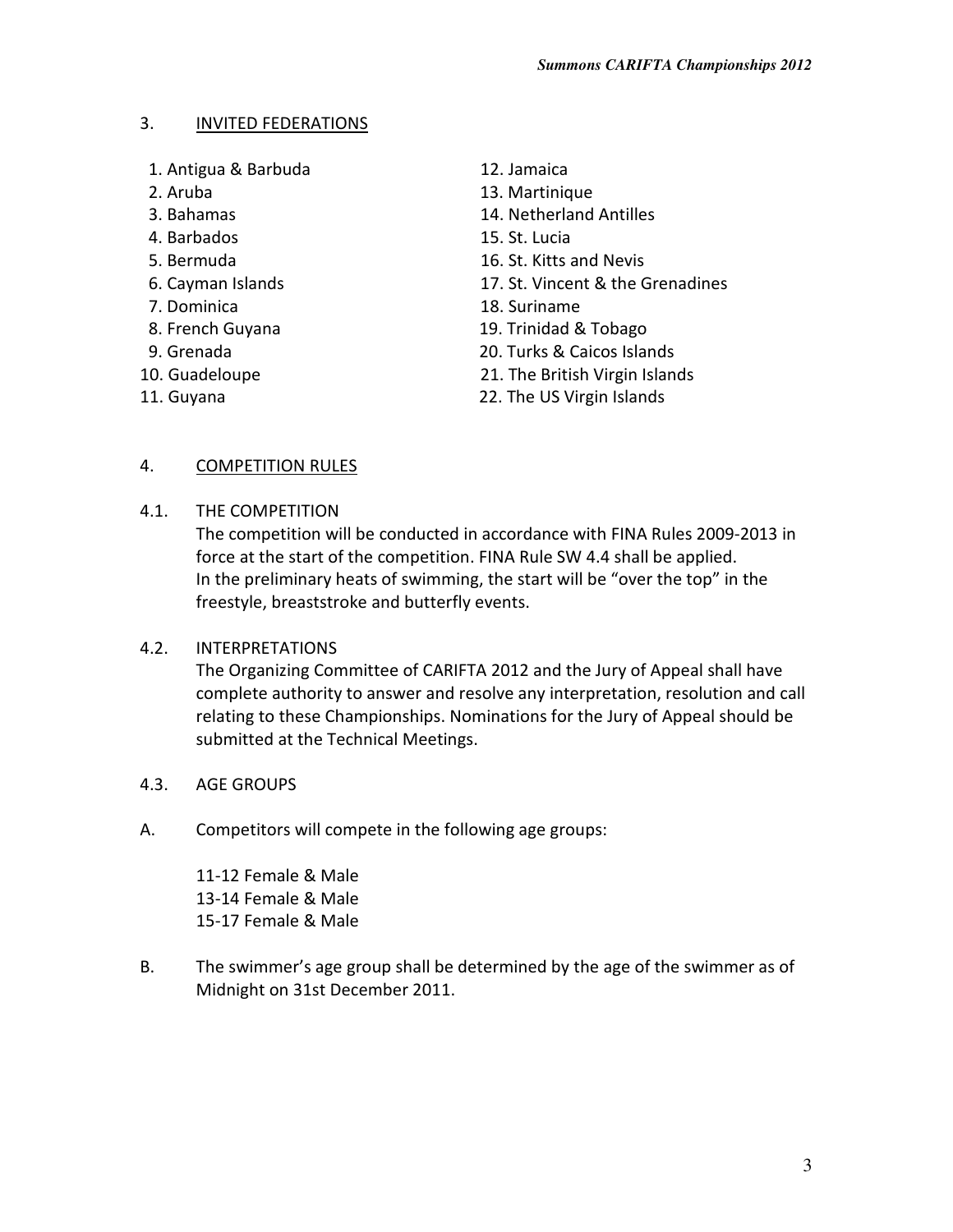#### 5. ELIGIBILITY

- A. All participating Federations must be registered and in good financial standing with FINA, or, affiliated with a member of FINA and in good financial standing
- B. Participating Federations must be in good financial standing with all Federations invited to participate in the CARIFTA Swimming Championships, (Congress Aruba, 2009)
- C. All Competitors must be either citizens of the Country they represent either by birth or naturalization, provided that a naturalized citizen shall have lived in that Country for at least one year prior to the entry deadline for the Championships. Additionally, non-citizens may be entered providing the competitor has been resident in the Country for one year prior to the entry deadline and must not have swum for another Country during that period. All competitors must also be registered with, or a member of, the Swimming Federation of the Country that they represent (Carifta Congress Aruba 2009)
- D. Competitors who are not citizens by birth or naturalization of the Country they are representing, but who have satisfied the residency clause as defined above in 5C, must indicate this status. The distinction will be made by adding the suffix 'AG' to the Country Code of the particular Country. Eg. BAH will become 'BAHAG' in those particular cases. Naturalised citizens and residents must present proof of residency as outlined in the FINA rules. (Congress 2009, Aruba) This proof should be in English and in the form of school records or similar and should evidence enrollment for the same period as the residency and should be presented at the time of accreditation.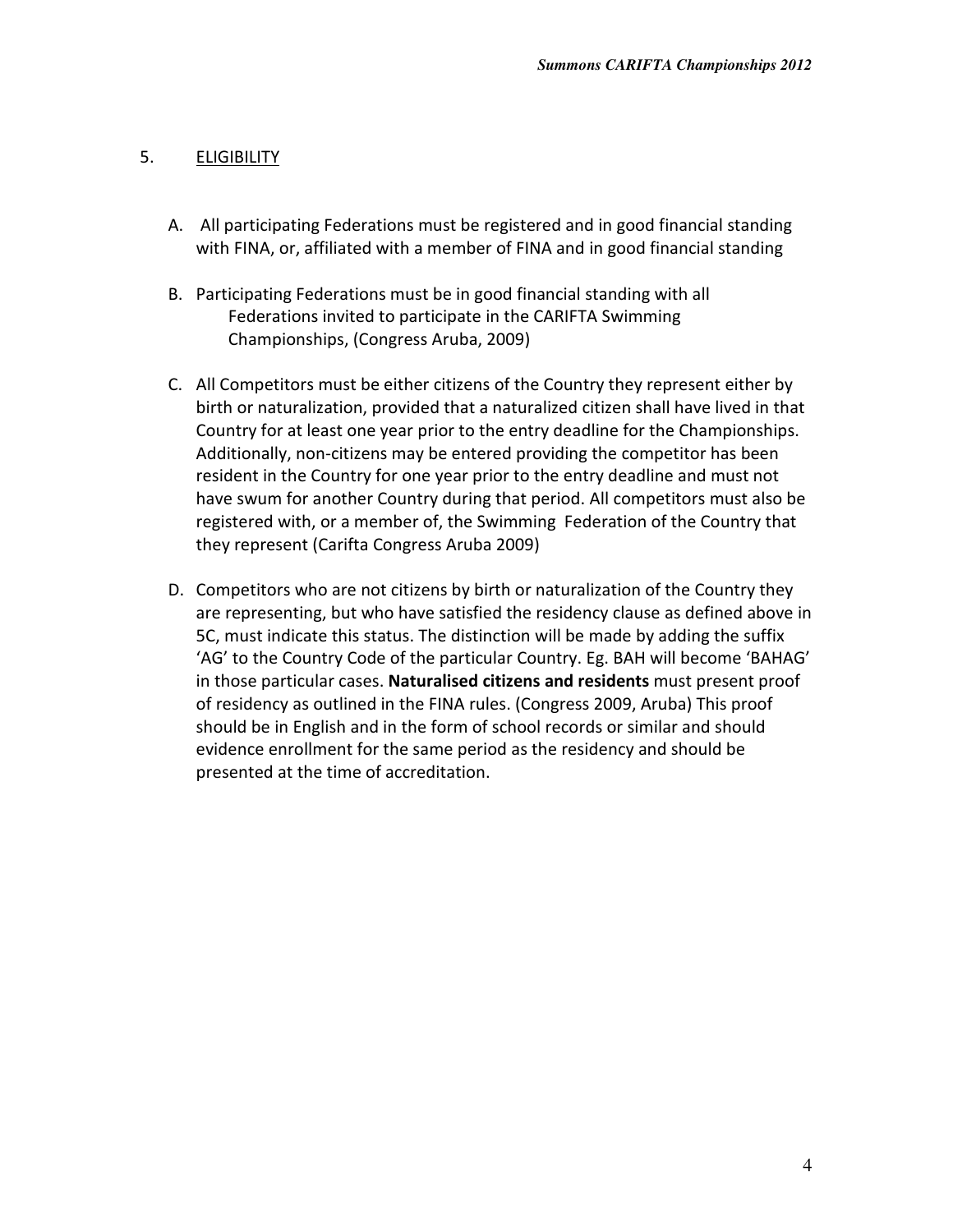#### 6. PRELIMINARY ENTRIES

Preliminary Entries in each discipline must be made using the Preliminary Entry forms attached and must reach the Chairperson of the Organizing Committee by Monday, January 23, 2012.

# Bahamas Swimming Federation Betty Kelly Kenning Aquatic Centre P.O.Box SS-6166 Nassau, Bahamas E-mail: info@bahamasswimmingfederation.com or algernonc@hotmail.com Tel # +1 242 424-8071 (cell) 1 242 323-1091

Fax #: +1 (242) 356-3424

Meet Director: John E. Bradley E-mail: johnbsail@gmail.com Tel # + 1 242 557-0038 cell 1 242 302-6210 work

#### 7. FINAL ENTRIES

The Final Entries must be submitted to the Organizing Committee by Friday, March 16, 2012 by 4:00 pm. Entries must be submitted using HY-TEK Software. Final Entries must include the following details:

- A. Name, sex and date of birth of each swimmer/synchronized swimmer;
- B. Events being entered by each swimmer;
- C. Entry time for seeding purposes;
- D. Names of Team Officials and the position held by each official;
- E. Names of qualified persons and capacity in which they are willing to serve as Meet Officials;
- F. Passport size photographs of each athlete, team and meet official;
- G. Photographs must be submitted in electronic format as .jpg files. Each picture (.jpg file) must specify the full name and Country of the competitor. Photographs must also be compressed in Zip format for efficient transmission. The zip file must be labeled with the name of the Country.
- H. For publicity purposes please also send a profile of your top swimmers only that the country may wish to highlight Profiles should include National and International achievements and must not be more than 200 words.
- I. Details of arrival and departure of all swimmers, team and meet officials (See attached form)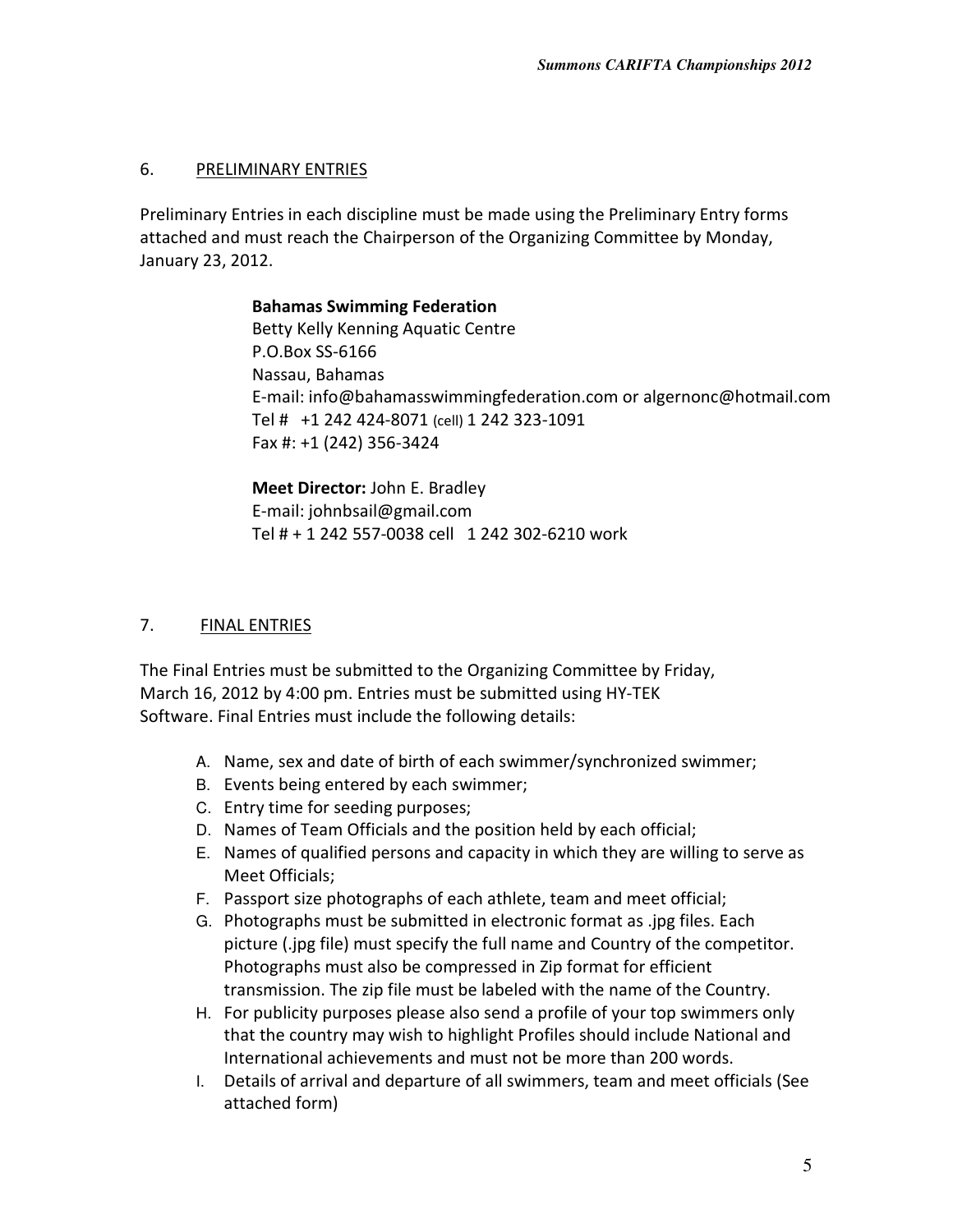J. Despite entry submission in electronic format, a team or meet manager's printout, signed by the President or General Secretary of the Federation with the Association's stamp affixed must be faxed or sent to the Organizing Committee Organizing Committee by the deadline date of Friday, March 16`, 2012.

#### 8. **ENTRY RULES**

- A. For each country there will be a maximum of 36 swimmers with a limit of 8 competitors in each age group
- B. There is no limit to the number of events per swimmer;
- C. No substitutions or alternates or change of times will be accepted after the final entries have been submitted, except in relays. All relay participants must have been entered in the meet;
- D. No competitor will be able to participate in an age group outside of his age group, even if it were in an age group older than the competitor.
- E. Each Country will be limited to two (2) competitors per individual event and one (1) team per relay event.
- F. In the relays each Country must enter 4 competitors. The order of the swimmers in each relay of the day's proceedings must be handed in to the Clerk of Course one hour before the start of each session.
- G. Individual events longer than 200 Meters will be Timed Finals. All other events will have preliminary heats with one final event.\*
- H. Scratches must be presented 30 (thirty) minutes prior to the start of the finals. Failure to comply with the above would trigger the following penalty: A fine of US\$100.00 to be paid immediately upon reporting the scratch. The team will be denied future participation if fine is not paid. Any claims to illness must be supported by medical verification.(Carifta Guidelines).
- I. The eight (8) fastest swimmers in the preliminaries will qualify for the finals. The  $9<sup>th</sup>$  and  $10<sup>th</sup>$  fastest in each preliminary event will be designated as alternates for the finals.
- J. Seeding for the preliminary events will be in accordance with FINA Rule SW3.
- K. Any event containing eight (8) or fewer entries will automatically be a final.
- L. Swimmers must check-in at the marshaling area no fewer than 5 heats prior to their race with their identification badge. Swimmers who do not check-in may be scratched.

\*400, 800 & 1500 M Timed Final events: all heats except the fastest heat will be swum in the morning session. The fastest heat will be swum in the evening session. The 13-14 and 15-17 age groups will be swum together for 800/1500 events, with the results and scoring published by age groups.

NB: PROOF OF TIMES MUST ACCOMPANY ENTRIES FOR EVENTS 400 METERS & OVER.ENTRY TIMES WITHOUT PROOF WILL BE ENTERED AS - NT- "No Time".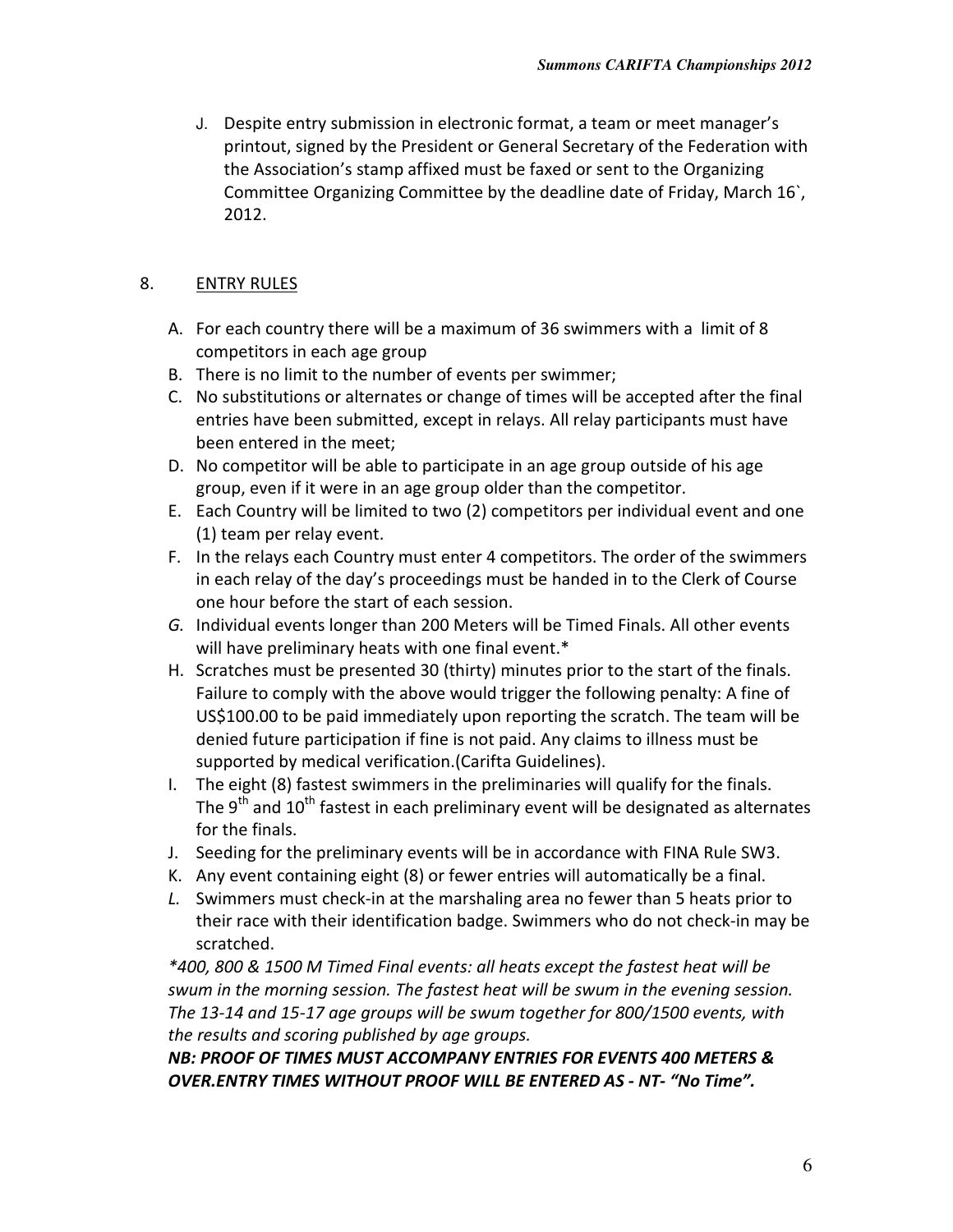Copies of meet results indicating the location, at which the times were achieved, signed by the meet referee or the President of the National Federation, must accompany entries as proof of times. All times must be submitted as long course meters, and in the event athletes only have SCY or SCM times, these must also be submitted but clearly identified as converted times.

#### 9. TEAM OFFICIALS

Each participating Country may include in its delegation, at the cost indicated in Section 11, the following officials:

NB: The following persons are included in the above allocation of team officials: doctors, masseurs, physiotherapists, chaperones, managers/chefs de mission and coaches. Each of these persons must state the capacity in which they are functioning as team officials.

#### Swimming:

- A. Delegations of twelve (12) competitors or less will be allowed three (3) team officials at the Carifta rate,
- B. Delegations of thirteen (13) to twenty four (24) competitors will be allowed five (5) team officials at the Carifta rate,
- C. Delegations of twenty five (25) to thirty six (36) competitors will be allowed seven (7) team officials at the Carifta rate,

Teams from non English-speaking countries will also be entitled to an additional official to serve as a translator at the Carifta rate.

#### 10. REGISTRATION/ACCREDITATION PROCEDURE

- A. On arrival at the Games Village, teams will be checked in and allocated rooms based on the pre-allocation rooming list. If no room allocation list was provided the OC will allocate rooms prior to the team's arrival.
- B. The Head of Delegation/Manager will be taken to the BSF Office to complete the following:
	- 1. Delegations will pay to the Organizing Committee the sum total of meet fees as invoiced by the Host Country based on the final entries. Invoices will be sent to the National Federations prior to arrival. Fees must be paid as followed choosing one method of payment:
		- a) prior to arrival by wire transfer in US dollars
		- b) on arrival in the form of US dollars-cash
		- c) US travelers' cheques-exchange rate B\$1.00/US\$1.005
		- d) US \$ bankers' certified draft
		- e) Credit Card Payments will not be accepted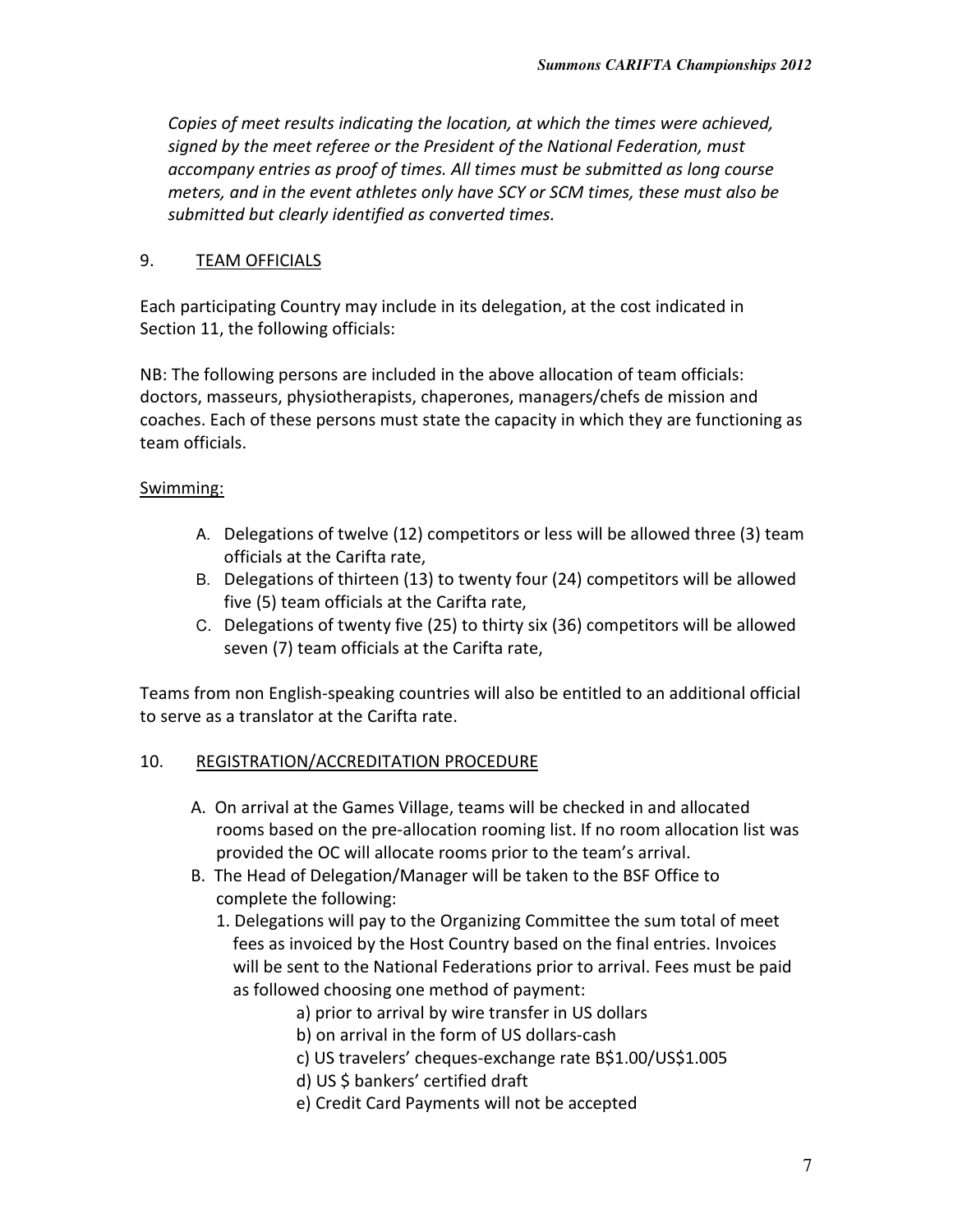#### Wire transfer

If payment by wire transfer is the preferred method of payment wire transfer instructions are detailed below:

Telegraphic Transfer Instructions: BANK ACCOUNT # /001 1 188448 ROYCBSNS Royal Bank of Canada Nassau New Providence Bahamas

CORRESPONDENT BANK:-

JP Morgan Chase Bank NEW YORK SWIFT CODE: CHASUS33 SWIFT CODE: ABA 021000021

BENEFICIARY /057451034073 Bahamas Swimming Federation

Please note that commission charges must be paid by the National Federation and that meet fees received by the host Country must equate the amount invoiced.

The following accreditation procedures will be conducted simultaneously with the Technical meeting.

- 2. The athletes' proof of age and eligibility will be verified at this time. Athletes' proof of age and eligibility must be provided in the form of a passport and residency documents.
- 3. Accreditation badges will be issued to each member of the official delegation after payment has been received.
- 4. Submission of Three (3) flags and anthems.
- 5. The accreditation badge must be worn at all times. The loss of an accreditation badge must be reported to the competition secretariat and will be replaced at a cost of US \$25.00.
- 6. Athlete without accreditation badge will not be allowed to enter the Aquatic Centre without payment of the normal entry fee.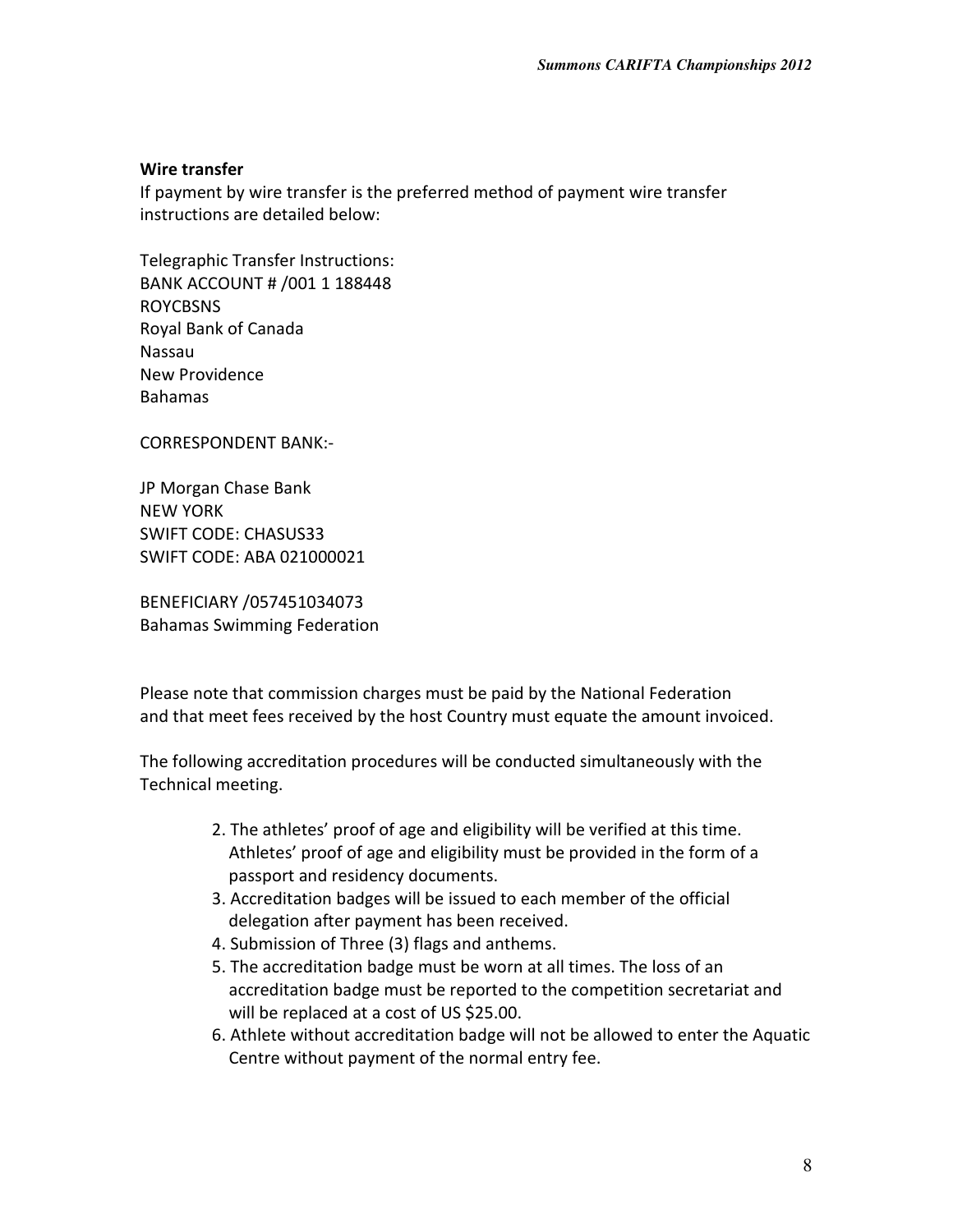# 11. FEES

Meet Fees for the Championships are as follows:

- 1. Meet Fee Quad Rooms US \$55.00 per night per member of the Official Delegation (swimmers, team officials & sanctioned technical officials) inclusive of breakfast, and dinner based on four (4) persons in a room. Where the male/female ratio does not conform to this configuration rates would be calculated based on the occupancy. If a specific request is made by a Federation for accommodation other than 4 persons per room, the following rates will apply (inclusive of breakfast and dinner)
	- a. Triple rooms US \$ 75.00 per person per night
	- b. Double rooms US \$ 95.00 per person per night
	- c. Single rooms US \$ 185.00 per person per night

These rates are subject to change based on contracts executed with the Games Village Hotel and all Federations will be advised accordingly within 3 days of the of the championships.

- 2. Swimming entry Fee  $-$  US \$3.50 per swimmer per event
- 3. Swimming relay entry fee US \$7.50 per team per event
- 4. Transportation fee \$30.00 per delegation member and approved technical officials for the period April 11-16, 2012 inclusive of (arrivals & departures, hotel/competition venue & return)
- 5. Time Trial Fee is \$10.00 per race per swimmer.

# 12. TECHNICAL MEETINGS

- A. The Technical Meeting will be held on Wednesday, April 11, 2012 at 6:00 PM at the Wyndham Hotel observing the following order:
	- 1. Welcome & introductions
	- 2. Review of psyche sheets and submission of corrections in writing, signed by the Head Coach or Delegation's Representative
	- 3. Verification of passports of participants for proof of age and eligibility.
	- 4. Description of Games Village
	- 5. Description of Competition Venue
	- 6. Outline of configuration of pool and location of officials
	- 7. Transportation schedule
	- 8. Submission of nominees for the Jury of Appeal
	- 9. Opening/closing ceremonies
	- 10. Any other technical matters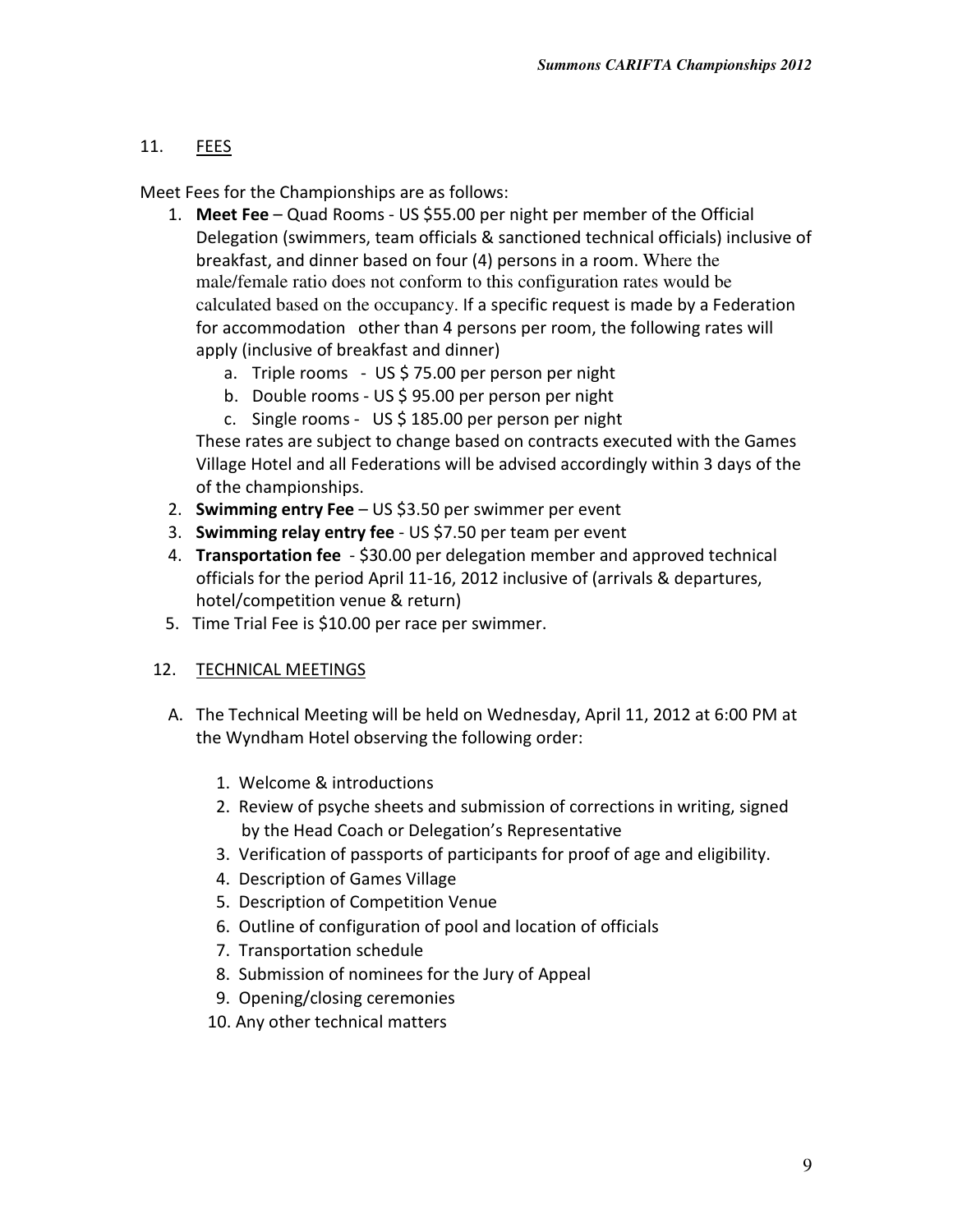TECHNICAL OFFICIALS' MEETING IMMEDIATELY FOLLOWING AT 7:30 PM

- 1) Presentation of roster
- 2) Outline of procedures and procession for competition
- 3) Brief discussion on swimming technical rules-queries
- 4) Officials' attire
- 5) Any other technical matters

#### 13. PROTESTS

All protests to the Referees' Decision must be submitted to the referee in writing within 30 minutes after the event, signed by the Team Manager of the delegation and accompanied by US \$25. If the protest is upheld the fee will be returned to the Delegation's leader.

#### 14. JURY OF APPEAL

- A. There shall be a Jury of Appeal to adjudicate all appeals against a Referee's rejection of a protest.
- B. Each country shall be entitled to nominate a representative to serve on the Jury of Appeal. Nominations should be submitted in writing at the Technical Meeting on April 11, 2012.
- C. The Jury of Appeal shall be comprised of 3 disinterested persons drawn from the pool of nominees submitted by each country.

#### 15. SCORING AND AWARDS

Points will be awarded as follows:

| <b>PLACE</b>   | <b>INDIVIDUAL</b> | <b>RELAYS</b> |  |
|----------------|-------------------|---------------|--|
|                |                   |               |  |
| 1              | 9                 | 18            |  |
| $\overline{2}$ | 7                 | 14            |  |
| 3              | 6                 | 12            |  |
| 4              | 5                 | 10            |  |
| 5              | 4                 | 8             |  |
| 6              | 3                 | 6             |  |
| 7              | $\overline{2}$    | 4             |  |
| 8              | 1                 | 2             |  |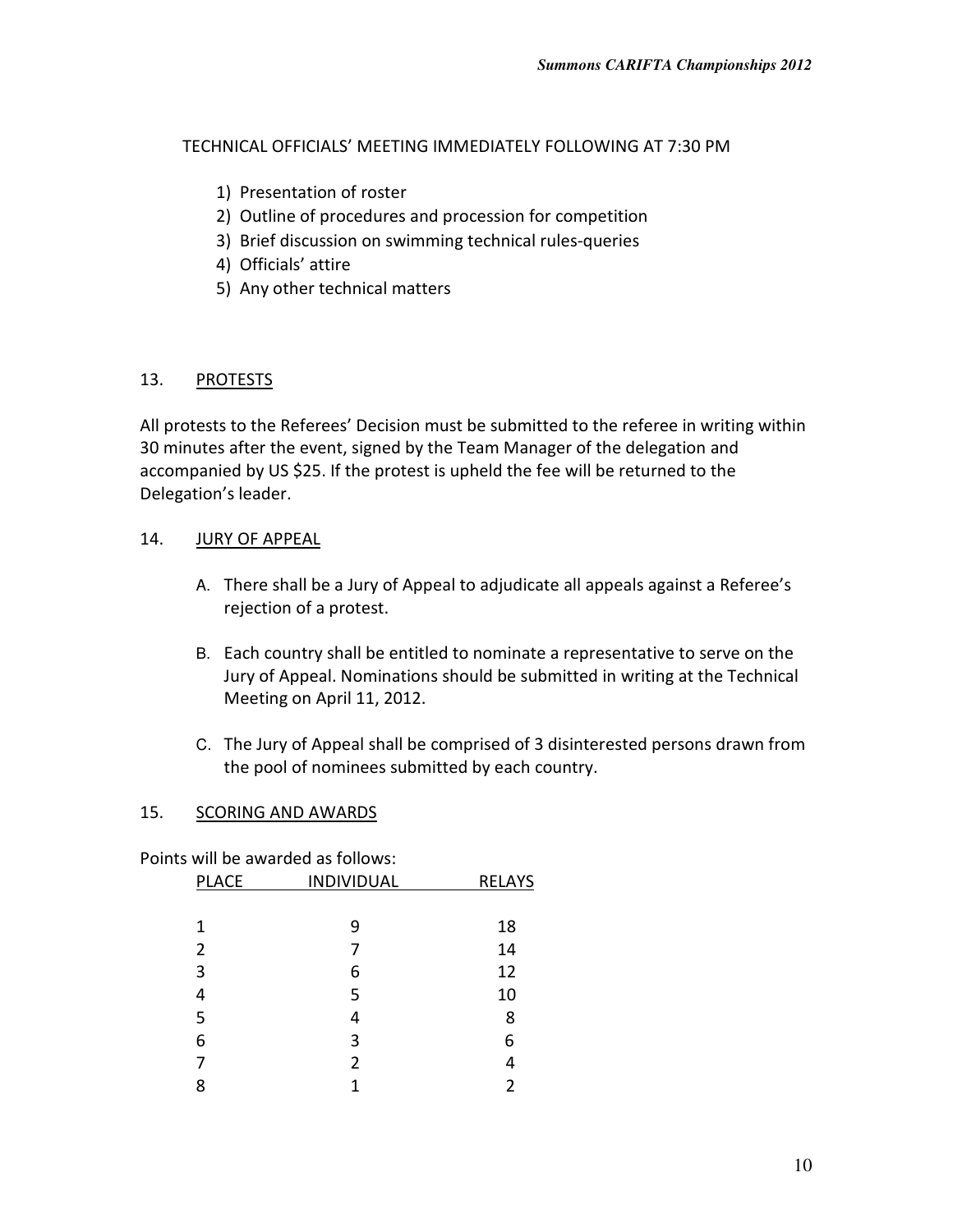- A. Swimming Medals will be awarded to  $1<sup>st</sup>$ ,  $2<sup>nd</sup>$  and  $3<sup>rd</sup>$  place in each event.
- B. Swimming A High Point Trophy will be presented to the champion in each age group (female & male).
- C. Swimming A Performance Trophy will be awarded in each age group to the swimmer who scores the highest FINA points in a single event.
- D. Swimming Medals and trophies will be presented during the evening sessions and at the Closing Ceremony.

#### 16. OPENING OF POOL

The pool will be opened 90 minutes before the scheduled start of the Competition Session. The pool will be closed 15 minutes before the start of the competition.

#### 17. FLAGS AND ANTHEMS

Each Delegation shall provide:

- A. Three (3) flags of their country no larger than 4 feet by 6 feet.
- B. A compact disk of their National Anthem with a time span of not longer than 30 seconds.

#### 18. CEREMONIES

- A. There will be an Opening Ceremony on the first day of the Championships, April 12, 2012 from 5:30 - 6:25PM at the competition venue.
- B. There will be a Closing Ceremony at the end of the competition when the trophies will be presented, the venue will advised in a separate communication.

#### 19. TRANSPORTATION

A. Teams are responsible for arranging their own transportation to and from Nassau, Bahamas and the cost there-of.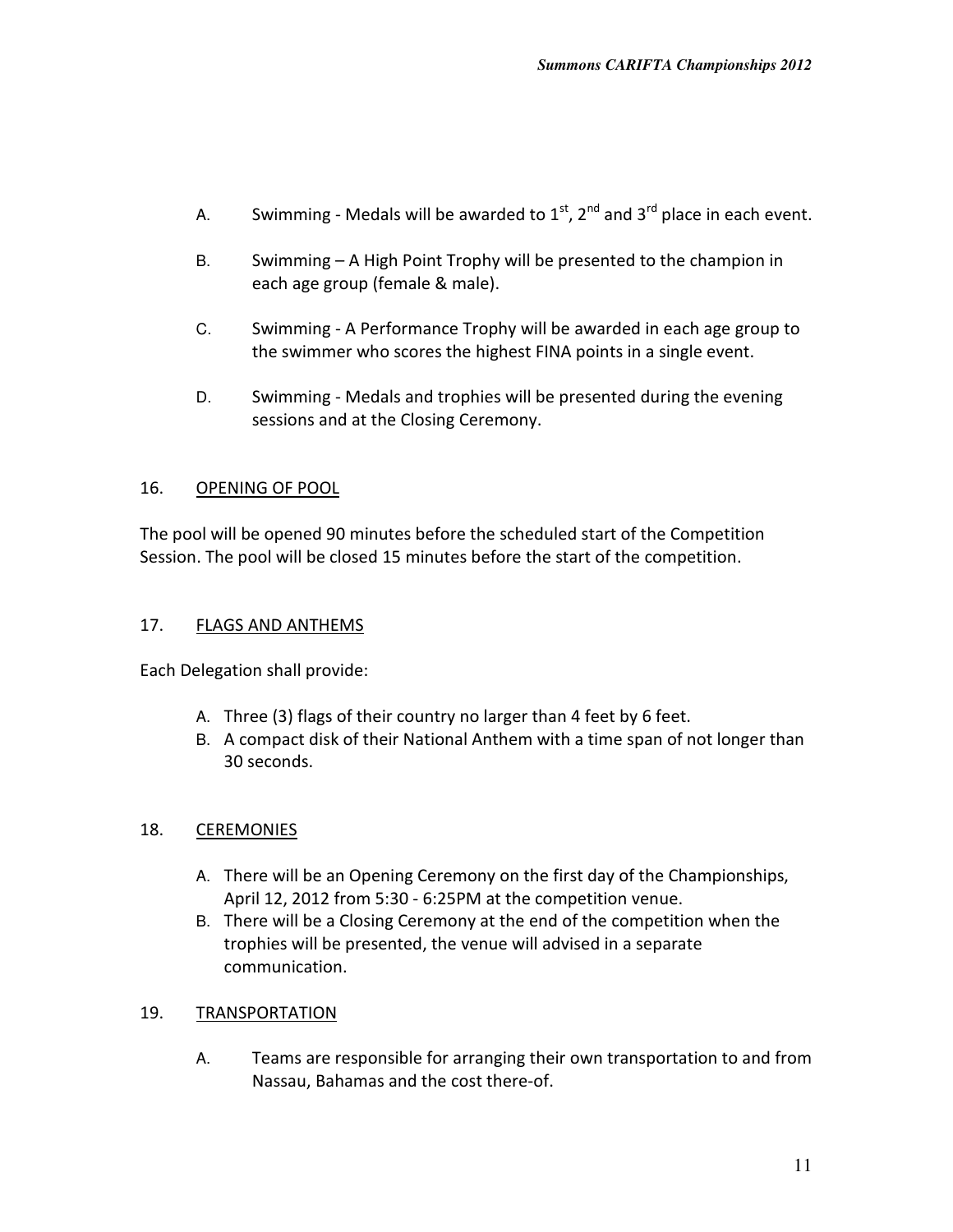- B. Citizens of countries that need a visa to travel to the Bahamas are recommended to fulfill the necessary procedure at the Embassy of the Bahamas in their country or with jurisdiction for their territory well in advance. For the Entry Requirements for Bahamas we refer to the document, as published on the Carifta 2012 website.
- C. Official delegations and approved meet officials will be met at the Lynden Pindling International Airport (LPIA) by Organizing Committee Volunteers and transported to the Games Village.
- D. Official delegations and approved Meet Officials will be transported from the Games Village to the Airport for departure at the end of the Championships.
- E. Official Delegations and approved Meet Officials will be transported between the Games Village and the Competition Venue. A Transportation schedule will be published.
- F. The Bahamas departure tax is US\$ 20.00 per person. This is normally included in the airline ticket but verification is recommended.

# 20. ACCOMMODATION AND MEALS

- A. Only Dinner will be provided on Wednesday, April 11, 2012. Breakfast and Dinner will be provided from Thursday, April 12 until Sunday April 15, and breakfast only on Monday, April 16, 2012.
- B. NOTE: The rates indicated above are valid only for the stated period
- C. (April 11 16th, 2012). Please contact the Organizing Committee for rates outside of this period.

# 21. CONTACT INFORMATION

#### Bahamas Swimming Federation

Betty Kelly Kenning Aquatic Centre P.O.Box SS-6166 Nassau Bahamas E-mail: info@bahamasswimmingfederation.com or algernonc@hotmail.com Tel # +1 242 424-8071 (cell) 1 242 323-1091 (work) Fax #: +1 (242) 356-3424

Meet Director: John E. Bradley E-mail: johnbsail@gmail.com Tel # + 1 242 557-0038 (cell) 1 242 302-6210 (work)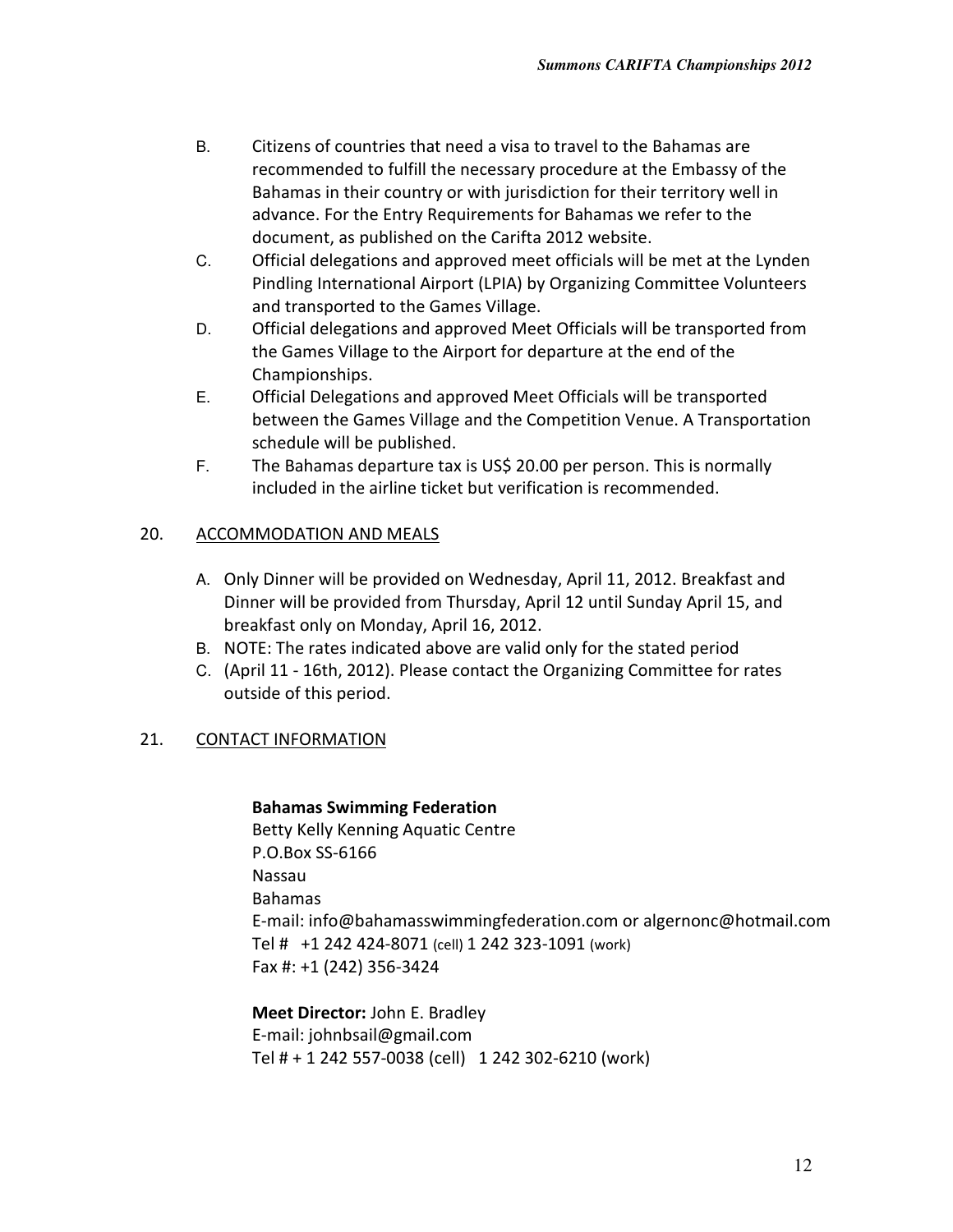#### 22. TECHNICAL OFFICIALS

Federations or individuals may apply to the Organizing Committee to act as a Technical Officials.

Application forms should be completed by the Technical Official, signed by the Federation President or Secretary and submitted to the Organizing Committee no later than January 23, 2012.

Officials who are accepted to work at the 2012 CARIFTA Championships will be accommodated in the Games Village and will then enjoy the accommodation and transportation rates quoted in these summons.

Officials who are selected will be notified by February 14, 2012.

#### 23. SUPPORTERS

The Organizing Committee will be arranging a Supporters package which will include accommodation, transportation, accreditation, meet entry, heat sheets, ticket to the opening & closing ceremonies and a souvenir meet magazine. More details will be published prior to the start of the games.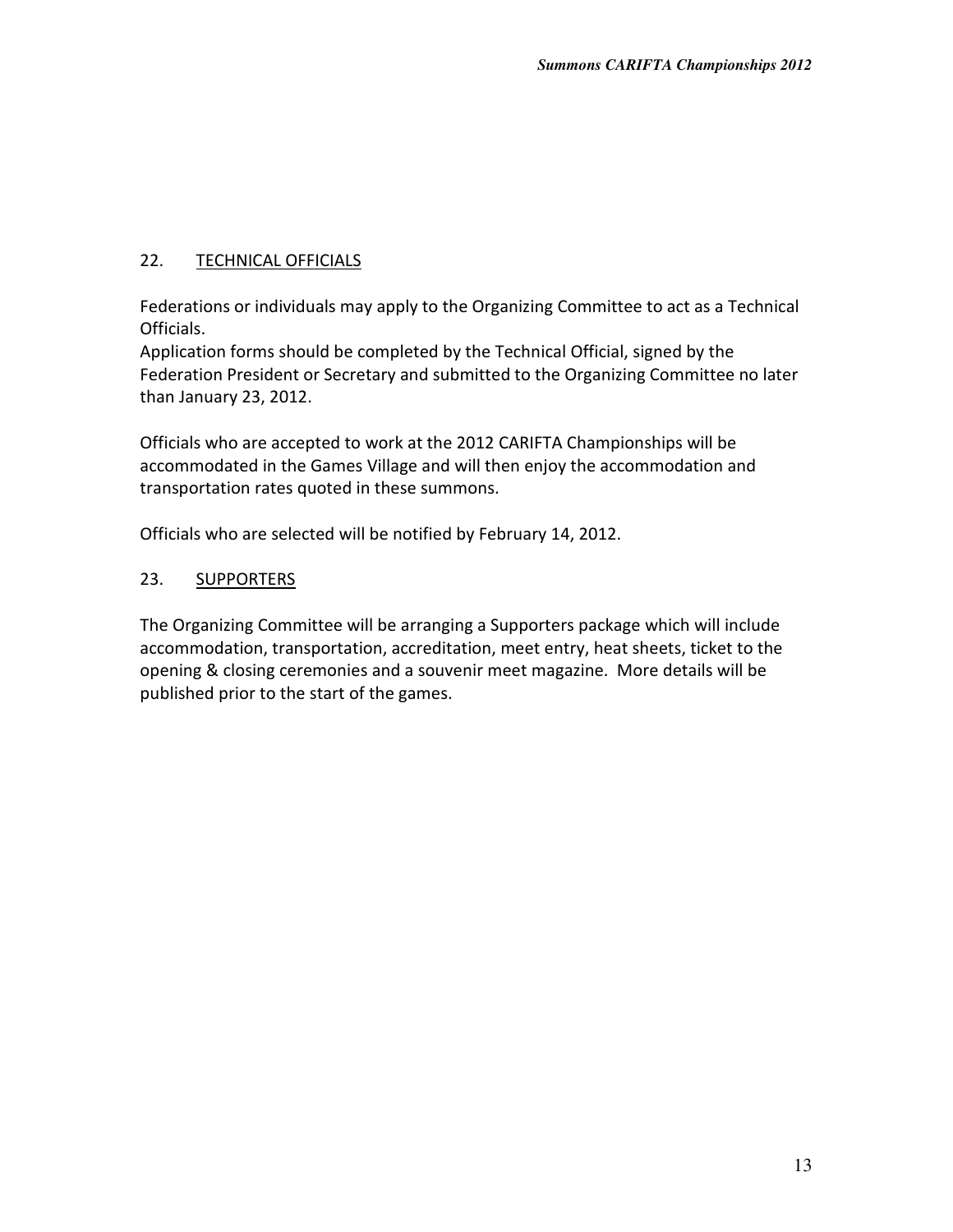# Session # 1 DAY 1, April 12 Start 9:00 AM

| Event 1                                      | F 800 M Freestyle (slower heats)          | 13-14 & 15-17 Timed Finals |
|----------------------------------------------|-------------------------------------------|----------------------------|
| Event 2<br>M 1500 M Freestyle (slower heats) |                                           | 13-14 & 15-17 Timed Finals |
| Event 3/4<br>F/M 200 M Breaststroke          |                                           | 11-12 Prelims              |
| Event 5/6                                    | F/M 200 M Breaststroke                    | 13-14 Prelims              |
| Event 7/8                                    | F/M 200 M Breaststroke                    | 15-17 Prelims              |
| Event 9/10                                   | F/M 50 M Backstroke                       | 11-12 Prelims              |
| Event 11/12                                  | F/M 50 M Backstroke                       | 13-14 Prelims              |
| Event 13/14                                  | F/M 50 M Backstroke                       | 15-17 Prelims              |
| Event 15/16                                  | F/M 100 M Butterfly                       | 11-12 Prelims              |
| Event 17/18                                  | F/M 100 M Butterfly                       | 13-14 Prelims              |
| Event 19/20                                  | F/M 100 M Butterfly                       | 15-17 Prelims              |
| Event 21/22                                  | F/M 4x100 M Freestyle relay               | 11-12 Prelims              |
| Event 23/24                                  | F/M 4x100 M Freestyle relay               | 13-14 Prelims              |
| Event 25/26                                  | F/M 4x100 M Freestyle relay               | 15-17 Prelims              |
|                                              | Session # 2 DAY 1, April 12 Start 6:30 PM |                            |
| Event 1                                      | F 800 M Freestyle (fastest heat)          | 13-14 & 15-17 Timed Finals |
| Event 2                                      | M 1500 M Freestyle (fastest heat)         | 13-14 & 15-17 Timed Finals |
| Event $3/4$                                  | F/M 200 M Breaststroke                    | 11-12 Finals               |
| Event 5/6                                    | F/M 200 M Breaststroke                    | 13-14 Finals               |
| Event 7/8                                    | F/M 200 M Breaststroke                    | 15-17 Finals               |
| Event 9/10                                   | F/M 50 M Backstroke                       | 11-12 Finals               |
| Event 11/12                                  | F/M 50 M Backstroke                       | 13-14 Finals               |
| Event 13/14                                  | F/M 50 M Backstroke                       | 15-17 Finals               |
| Event 15/16                                  | F/M 100 M Butterfly                       | <b>11-12 Finals</b>        |
| Event 17/18                                  | F/M 100 M Butterfly                       | 13-14 Finals               |
| Event 19/20                                  | F/M 100 M Butterfly                       | 15-17 Finals               |
| Event 21/22                                  | F/M 4x100 M Freestyle relay               | 11-12 Finals               |
| Event 23/24                                  | F/M 4x100 M Freestyle relay               | 13-14 Finals               |
| Event 25/26                                  | F/M 4x100 M Freestyle relay               | 15-17 Finals               |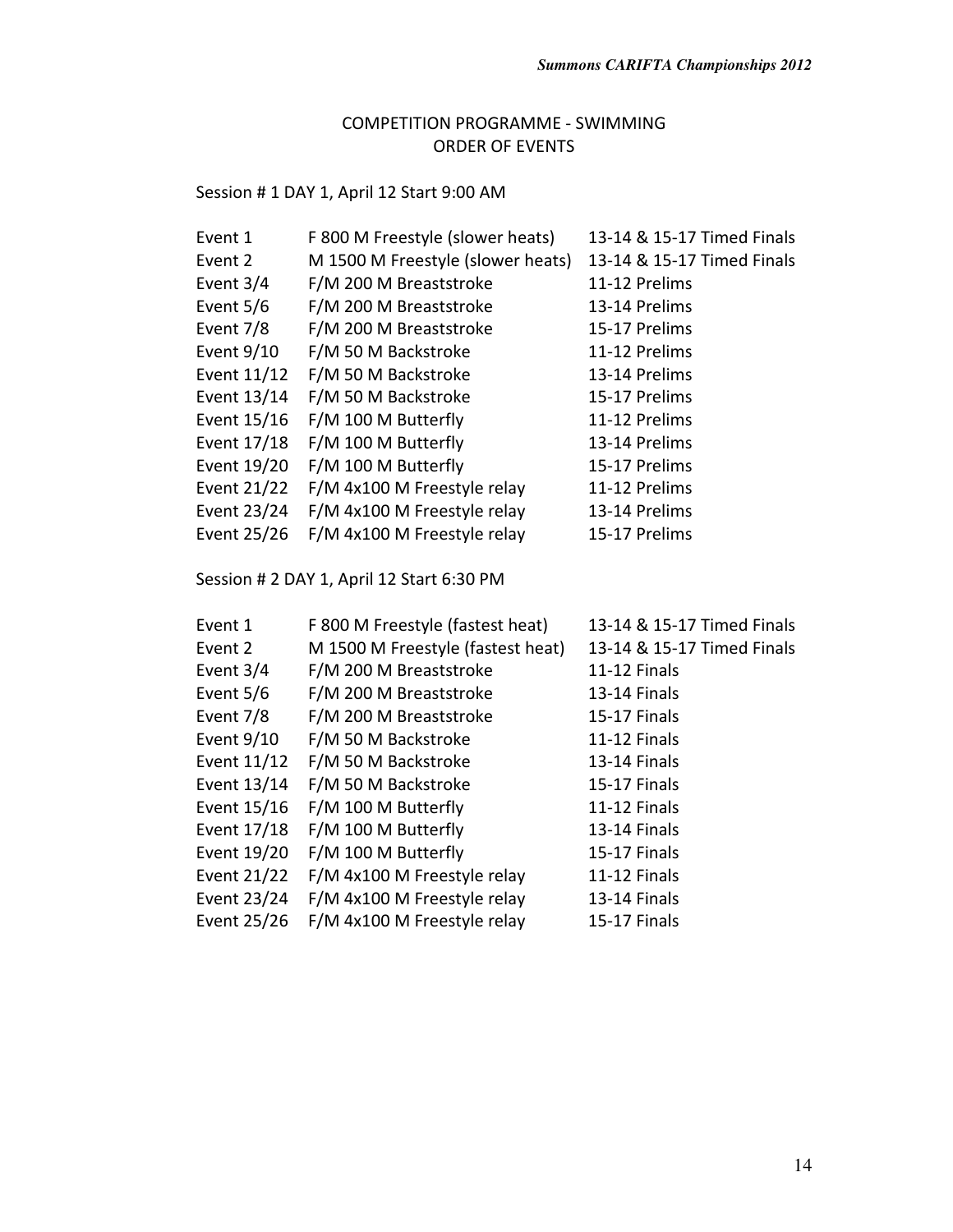# Session # 3 DAY 2, April 13 Start 9:00 AM

| Event 27/28 | F/M 200 M Freestyle         | 11-12 Prelims      |
|-------------|-----------------------------|--------------------|
| Event 29/30 | F/M 200 M Freestyle         | 13-14 Prelims      |
| Event 31/32 | F/M 200 M Freestyle         | 15-17 Prelims      |
| Event 33/34 | F/M 50 M Butterfly          | 11-12 Prelims      |
| Event 35/36 | F/M 50 M Butterfly          | 13-14 Prelims      |
| Event 37/38 | F/M 50 M Butterfly          | 15-17 Prelims      |
| Event 39/40 | F/M 100 M Backstroke        | 11-12 Prelims      |
| Event 41/42 | F/M 100 M Backstroke        | 13-14 Prelims      |
| Event 43/44 | F/M 100 M Backstroke        | 15-17 Prelims      |
| Event 45/46 | F/M 400 M IM (slower heats) | 11-12 Timed Finals |
| Event 47/48 | F/M 400 M IM (slower heats) | 13-14 Timed Finals |
| Event 49/50 | F/M 400 M IM (slower heats  | 15-17 Timed Finals |
| Event 51/52 | F/M 4x100 M Medley relay    | 11-12 Prelims      |
| Event 53/54 | F/M 4x100 M Medley relay    | 13-14 Prelims      |
| Event 55/56 | F/M 4x100 M Medley relay    | 15-17 Prelims      |

Session # 4 DAY 2, April 13 Start 6:00 PM

| Event 27/28 | F/M 200 M Freestyle         | 11-12 Final        |
|-------------|-----------------------------|--------------------|
| Event 29/30 | F/M 200 M Freestyle         | 13-14 Final        |
| Event 31/32 | F/M 200 M Freestyle         | 15-17 Final        |
| Event 33/34 | F/M 50 M Butterfly          | 11-12 Final        |
| Event 35/36 | F/M 50 M Butterfly          | 13-14 Final        |
| Event 37/38 | F/M 50 M Butterfly          | 15-17 Final        |
| Event 39/40 | F/M 100 M Backstroke        | 11-12 Final        |
| Event 41/42 | F/M 100 M Backstroke        | 13-14 Final        |
| Event 43/44 | F/M 100 M Backstroke        | 15-17 Final        |
| Event 45/46 | F/M 400 M IM (fastest heat) | 11-12 Timed Finals |
| Event 47/48 | F/M 400 M IM (fastest heat) | 13-14 Timed Finals |
| Event 49/50 | F/M 400 M IM (fastest heat) | 15-17 Timed Finals |
| Event 51/52 | F/M 4x100 M Medley relay    | 11-12 Final        |
| Event 53/54 | F/M 4x100 M Medley relay    | 13-14 Final        |
| Event 55/56 | F/M 4x100 M Medley relay    | 15-17 Final        |
|             |                             |                    |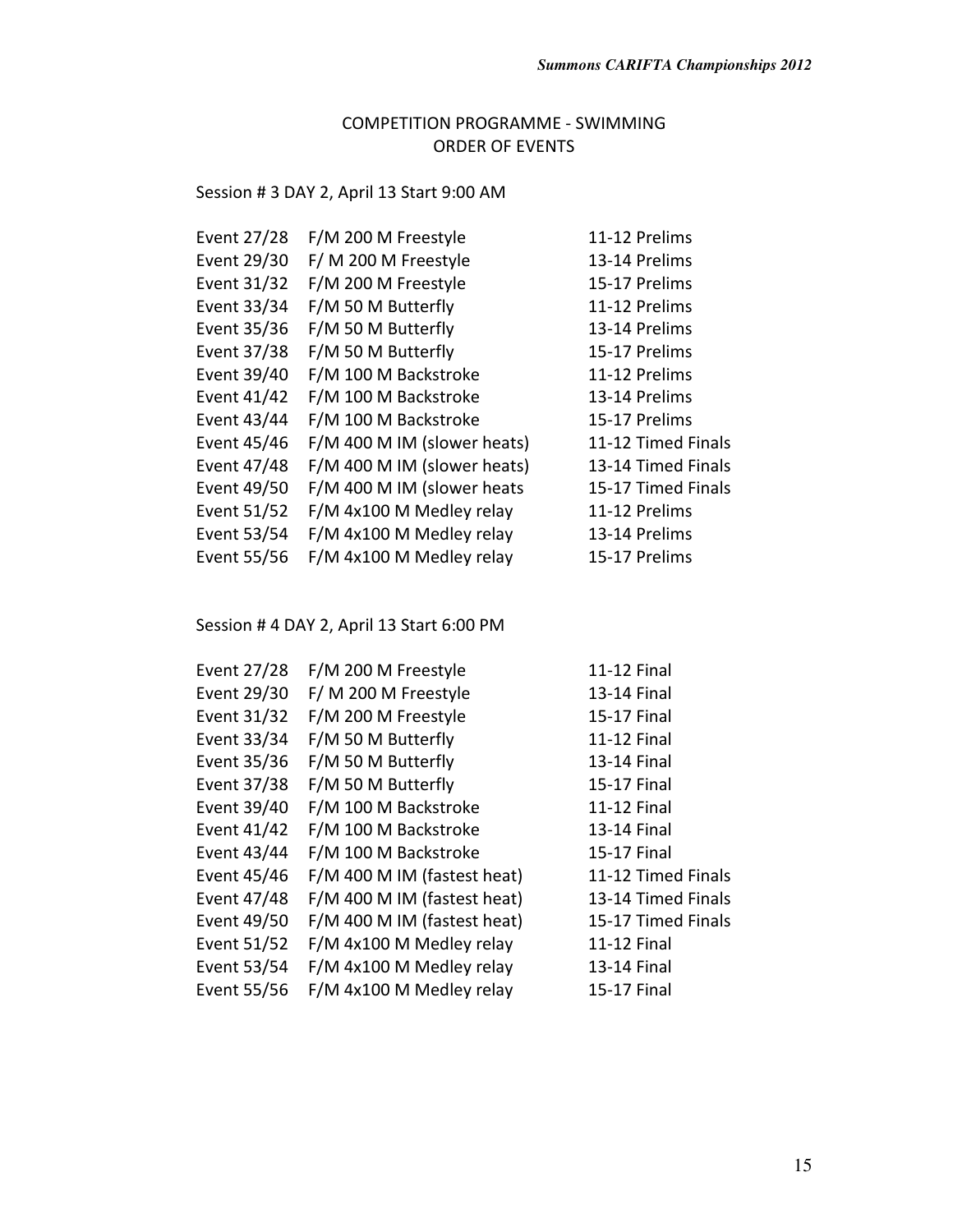## Session # 5 DAY 3, April 14 Start 9:00 AM

| Event 57/58 | F/M 200 M Individual Medley | 11-12 Prelims |
|-------------|-----------------------------|---------------|
| Event 59/60 | F/M 200 M Individual Medley | 13-14 Prelims |
| Event 61/62 | F/M 200 M Individual Medley | 15-17 Prelims |
| Event 63/64 | F/M 50 M Breaststroke       | 11-12 Prelims |
| Event 65/66 | F/M 50 M Breaststroke       | 13-14 Prelims |
| Event 67/68 | F/M 50 M Breaststroke       | 15-17 Prelims |
| Event 69/70 | F/M 100 M Freestyle         | 11-12 Prelims |
| Event 71/72 | F/M 100 M Freestyle         | 13-14 Prelims |
| Event 73/74 | F/M 100 M Freestyle         | 15-17 Prelims |
| Event 75/76 | F/M 200 M Butterfly         | 11-12 Prelims |
| Event 77/78 | F/M 200 M Butterfly         | 13-14 Prelims |
| Event 79/80 | F/M 200 M Butterfly         | 15-17 Prelims |
| Event 81/82 | F/M 4x200 Free Relay        | 13-14 Prelims |
| Event 83/84 | F/M 4x200 Free Relay        | 15-17 Prelims |
|             |                             |               |

Session # 6 DAY 3, April 14 Start 6:00 PM

| Event 57/58 | F/M 200 M Individual Medley | 11-12 Final |
|-------------|-----------------------------|-------------|
| Event 59/60 | F/M 200 M Individual Medley | 13-14 Final |
| Event 61/62 | F/M 200 M Individual Medley | 15-17 Final |
| Event 63/64 | F/M 50 M Breaststroke       | 11-12 Final |
| Event 65/66 | F/M 50 M Breaststroke       | 13-14 Final |
| Event 67/68 | F/M 50 M Breaststroke       | 15-17 Final |
| Event 69/70 | F/M 100 M Freestyle         | 11-12 Final |
| Event 71/72 | F/M 100 M Freestyle         | 13-14 Final |
| Event 73/74 | F/M 100 M Freestyle         | 15-17 Final |
| Event 75/76 | F/M 200 M Butterfly         | 11-12 Final |
| Event 77/78 | F/M 200 M Butterfly         | 13-14 Final |
| Event 79/80 | F/M 200 M Butterfly         | 15-17 Final |
| Event 81/82 | F/M 4x200 Free Relay        | 13-14 Final |
| Event 83/84 | F/M 4x200 Free Relay        | 15-17 Final |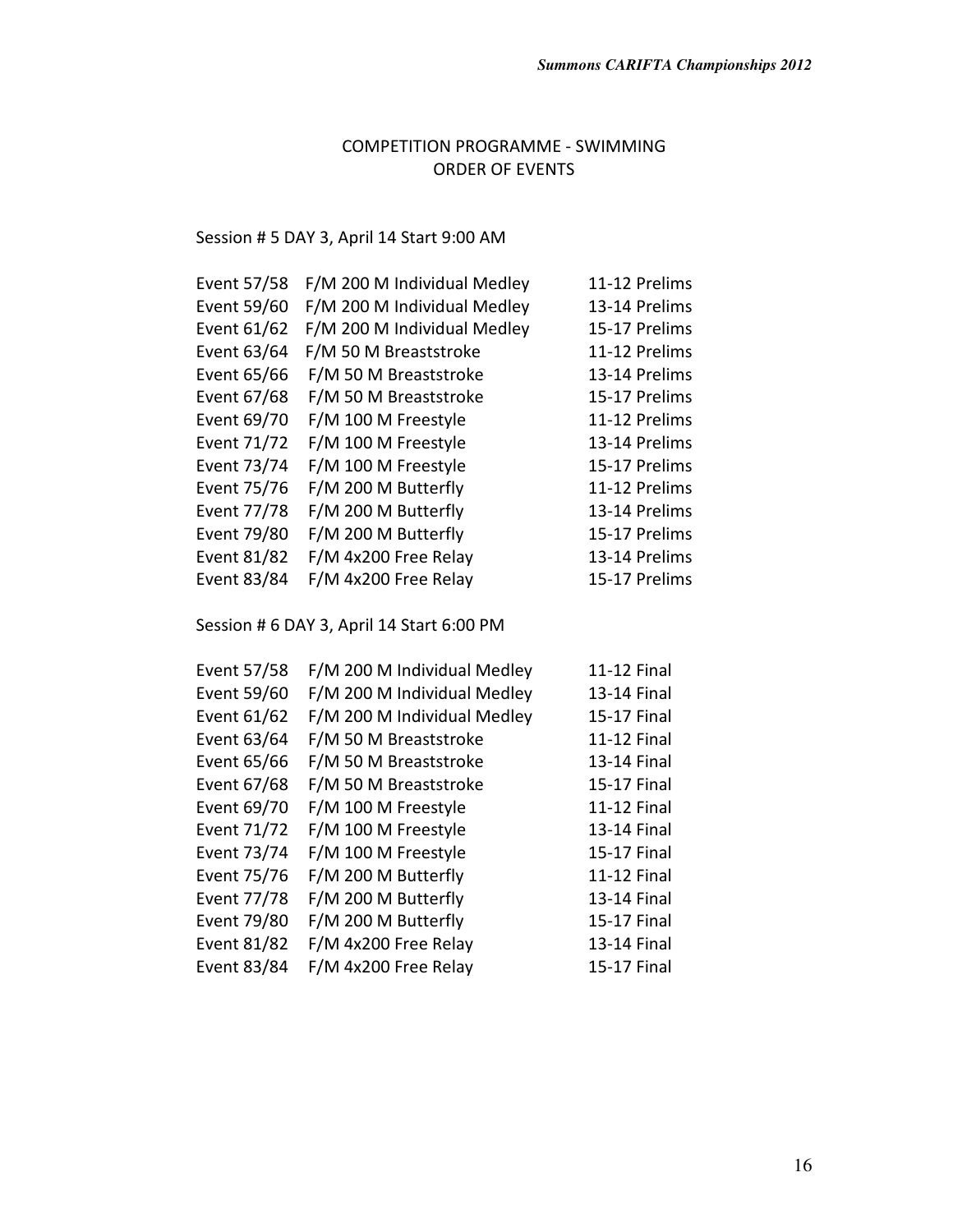Session # 7 Day 4, April 15 Start 9:00 AM

| Event 85/86 | F/M 400 M Freestyle (slower heats)        | 11-12 Timed finals |
|-------------|-------------------------------------------|--------------------|
| Event 87/88 | F/M 400 M Freestyle (slower heats)        | 13-14 Timed Finals |
| Event 89/90 | F/M 400 M Freestyle (slower heats)        | 15-17 Timed finals |
| Event 91/92 | F/M 50 M Freestyle                        | 11-12 Prelims      |
| Event 93/94 | F/M 50 M Freestyle                        | 13-14 Prelims      |
| Event 95/96 | F/M 50 M Freestyle                        | 15-17 Prelims      |
| Event 97/98 | F/M 100 M Breaststroke                    | 11-12 Prelims      |
|             | Event 99/100 F/M 100 M Breaststroke       | 13-14 Prelims      |
|             | Event 101/102F/M 100 M Breaststroke       | 15-17 Prelims      |
|             | Event 103/104F/M 200 M Backstroke         | 11-12 Prelims      |
|             | Event 105/106 F/M 200 M Backstroke        | 13-14 Prelims      |
|             | Event 107/108 F/M 200 M Backstroke        | 15-17 Prelims      |
|             | Event 109/110 F/M 4x50 M Freestyle Relay  | 11-12 Prelims      |
|             | Event 111/112F/M 4x50 M Freestyle Relay   | 13-14 Prelims      |
|             | Event 113/114F/M 4x50 M Freestyle Relay   | 15-17 Prelims      |
|             |                                           |                    |
|             | Session # 8 Day 4, April 15 Start 6:00 PM |                    |
|             |                                           |                    |
| Event 85/86 | F/M 400 M Freestyle (faster heats)        | 11-12 Timed finals |
| Event 87/88 | F/M 400 M Freestyle (faster heats)        | 13-14 Timed Finals |
| Event 89/90 | F/M 400 M Freestyle (faster heats)        | 15-17 Timed finals |
| Event 91/92 | F/M 50 M Freestyle                        | 11-12 Final        |
| Event 93/94 | F/M 50 M Freestyle                        | 13-14 Final        |
| Event 95/96 | F/M 50 M Freestyle                        | 15-17 Final        |
| Event 97/98 | F/M 100 M Breaststroke                    | 11-12 Final        |
|             | Event 99/100 F/M 100 M Breaststroke       | 13-14 Final        |
|             | Event 101/102F/M 100 M Breaststroke       | 15-17 Final        |
|             | Event 103/104F/M 200 M Backstroke         | 11-12 Final        |
|             | Event 105/106F/M 200 M Backstroke         | 13-14 Final        |
|             | Event 107/108 F/M 200 M Backstroke        | 15-17 Final        |
|             | Event 109/110F/M 4x50 M Freestyle Relay   | 11-12 Final        |
|             | Event 111/112F/M 4x50 M Freestyle Relay   | 13-14 Final        |
|             | Event 113/114F/M 4x50 M Freestyle Relay   | 15-17 Final        |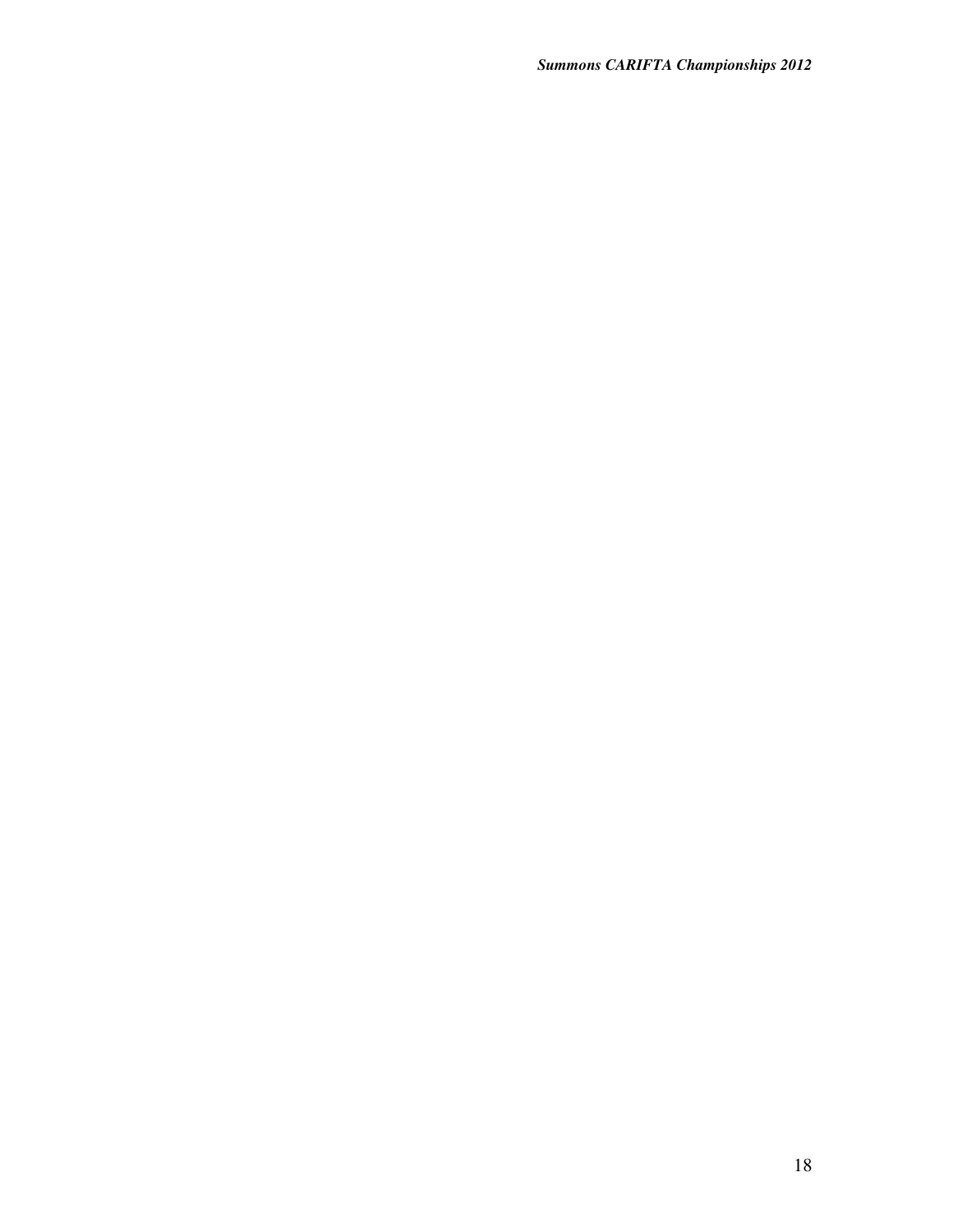# APENDIX A - FORMS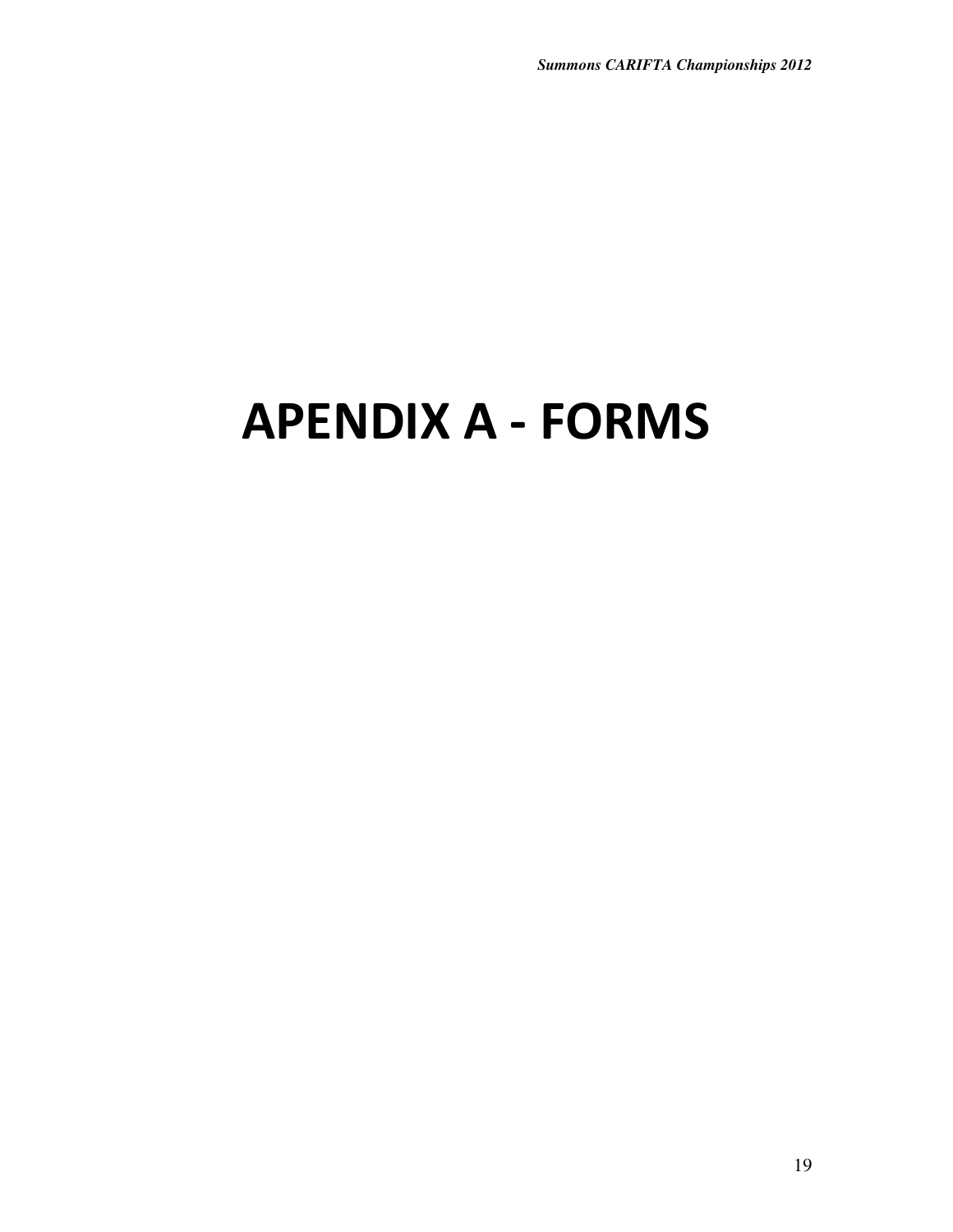#### 2012 CARIFTA SWIMMING CHAMPIONSHIPS



#### PRELIMINARY ENTRY FORM

The preliminary entry form must be returned to the Bahamas Swimming Federation, CARIFTA 2012 Organizing Committee, no later than January 23, 2012. (Please type or print in block letter):

Name of Federation:

| <b>Contact Person:</b>                           |           |           |           |              |  |  |
|--------------------------------------------------|-----------|-----------|-----------|--------------|--|--|
| Country:                                         |           |           |           |              |  |  |
| Address:                                         |           |           |           |              |  |  |
| Fax No:<br><u> 1980 - Jan Barbarat, martin a</u> |           |           |           |              |  |  |
|                                                  |           |           |           |              |  |  |
| Our Delegation will comprise of:                 |           |           |           |              |  |  |
| Age Category                                     | $11 - 12$ | $13 - 14$ | $15 - 17$ | <b>TOTAL</b> |  |  |
| Female:                                          |           |           |           |              |  |  |
| Male:                                            |           |           |           |              |  |  |
| Team Officials:                                  |           |           |           |              |  |  |

Date: when the contract of the contract of the contract of the contract of the contract of the contract of the contract of the contract of the contract of the contract of the contract of the contract of the contract of the

Stamp and Signature of President or Secretary of Federation:

E-mail: johnbsail@gmail.com

Sub-Total:

ı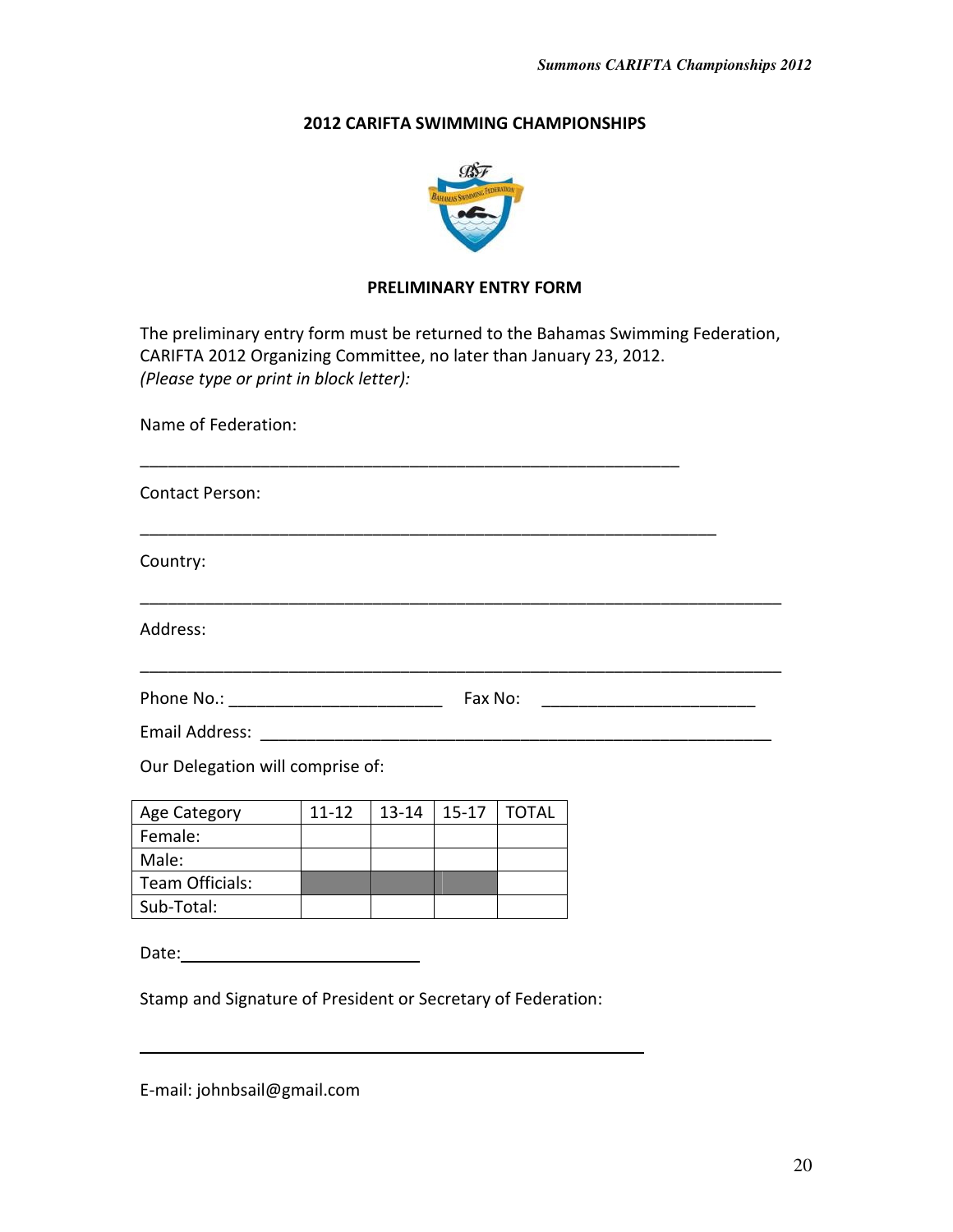## 2012 CARIFTA SWIMMING CHAMPIONSHIPS



#### APPLICATION FORM FOR TECHNICAL OFFICIALS

| I HAVE SERVED AS AN OFFICIAL DURING THE PAST 4 YEARS:                                                                                                                                                        |
|--------------------------------------------------------------------------------------------------------------------------------------------------------------------------------------------------------------|
|                                                                                                                                                                                                              |
|                                                                                                                                                                                                              |
| MY PRESENT POSITION AS TECHNICAL OFFICIAL IS:                                                                                                                                                                |
|                                                                                                                                                                                                              |
|                                                                                                                                                                                                              |
|                                                                                                                                                                                                              |
| This Form must be signed by the president or secretary of the National Federation.                                                                                                                           |
|                                                                                                                                                                                                              |
|                                                                                                                                                                                                              |
| NOTES:(1) TEAM OFFICIALS MAY NOT ACT AS TECHNICAL OFFICIALS (2) THIS FORM MUST BE RETURNED BY FAX OR<br>EMAIL TO THE ORGANIZING COMMITTEE OF CARIFTA 2012, NASSAU, BAHAMAS. NOT LATER THAN JANUARY 27, 2012. |

E-mail: johnbsail@gmail.com or mancer.roberts@gmail.com